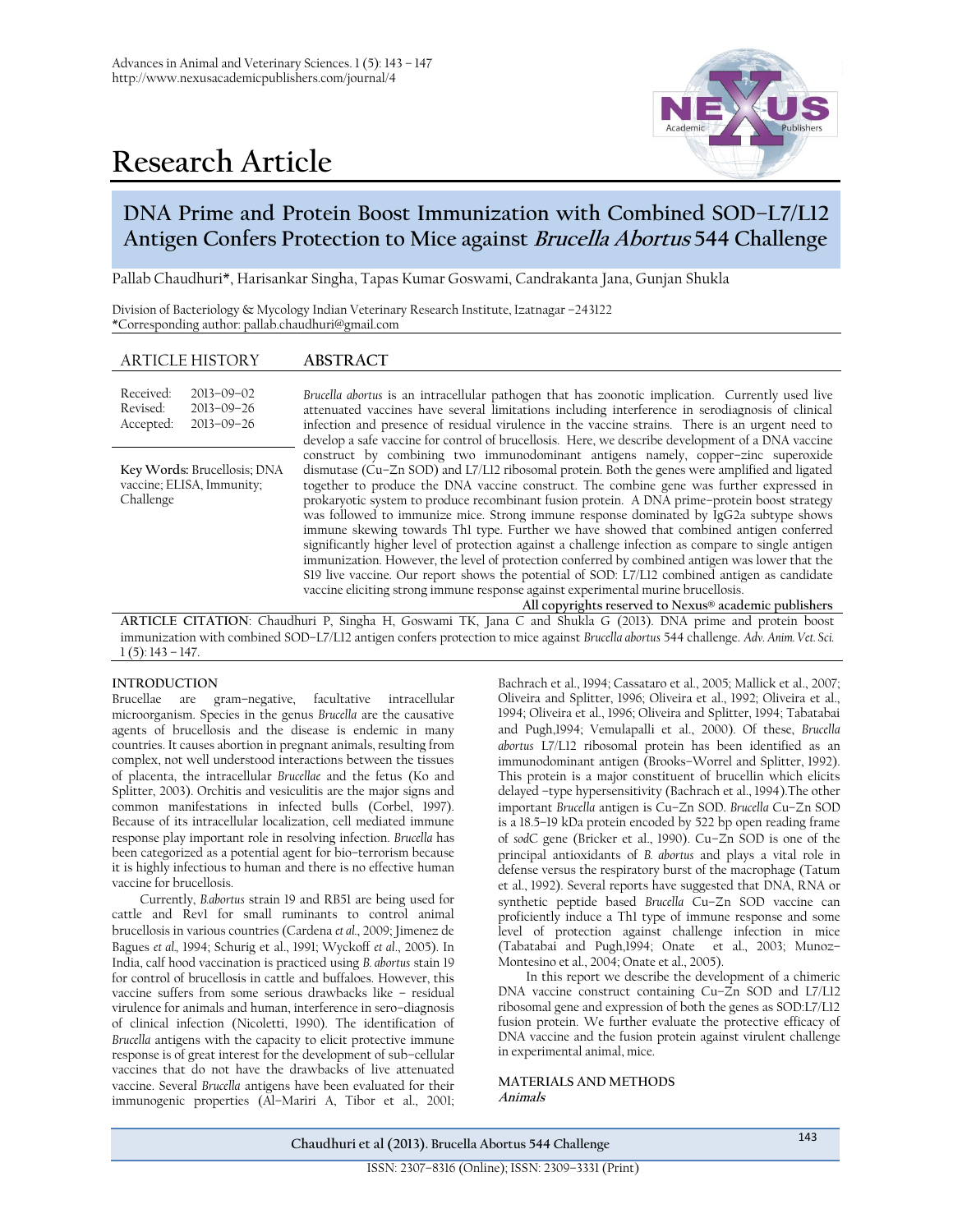Inbred female *Swiss albino* mice (4–6 weeks old), weighing approximately 20 g, were obtained from the Laboratory Animal Resources, Indian Veterinary Research Institute, Izatnagar, India. Animal experiments were carried out after obtaining approval from the Institutional animal ethics committee. All the mice were housed under standard conditions at the animal shed facilities and provided sufficient water and food.

#### **Bacterial Strain and Vector**

The virulent *Brucella abortus* Strain 544 and the attenuated *Brucella abortus* Strain–19 was obtained from Division of Standardization, Indian Veterinary Research Institute (IVRI), Izatnagar, India. *Escherichia coli* DH5α strain (Life technology, USA) was used as host for cloning of DNA vaccine construct whereas *E. coli* M15 strain (Qiagen, USA) was used for expression of SOD:L7/l12 fusion protein. Prokaryotic expression vector pQE–30 (Qiagen, USA) and eukaryotic expression vector pVAX1 (Invivogen, CA, USA) were used in the present study. *Brucella* cells were grown on *Brucella* broth under aerobic condition for 72 hours at 37°C and *E. coli* cells were grown in Luria –Bartani (LB) medium, supplemented with required antibiotics (kanamycin and ampicillin), under aerobic condition at 37ºC.

#### **Construction of pVSL DNA Vaccine:**

Vector pVAX1 was used to develop chimeric DNA vaccine construct encompassing Cu–Zn SOD (sodC gene) and L7/L12 ribosomal protein (l7/l12 gene) of *Brucella abortus*. A 522 bp DNA fragment encoding *sodC* gene and 375 bp l7/l12 genes were amplified from *Brucella abortus* strain 544 DNA by Polymerase Chain Reaction. The primer sequences of the sodC were 5'– CGGCGGATCCACCATGGGAAAGTCCTTATTTATTGCAT C–3' (primer 1 with *BamH* I site underlined) and 5'– CGGCGTCGACTTCGATCACGCCGCAGGCAAAACG–3' (primer 2 with *Sal* I site underlined). The primer sequences of the l7/l12 gene were 5'– CGCCGTCGACTCGTCCGGCGGAGGCGGA–3' (primer 3 with *sal* I site underlined) and GCCCCTGCAGTTACTTGAGTTCAACCTTGGC–3' (primer 4 with *Pst* I site underlined). The PCR amplified sodC gene, without stop codon, was placed to upstream of l7/l12 gene product and ligated to pVax1 vector. Two genes were separated by a nucleotide spacer that encoded for six amino acids (2 serine and 4 glycin). The resulting plasmid was designated as pVSL. The DNA vaccine construct, pVSL, was transformed into chemically (CaCl<sub>2</sub>) competent *E. coli* DH5 α cells by heat shock method. Recombinant *E. coli* harbouring DNA vaccine construct was cultured in LB medium supplemented with kanamycin (25 μg/mL) for large scale production of DNA vaccine, pVSL. DNA vaccine constructs for individual genes, l7/l12 and sodC, were prepared in pVax1 vector and the DNA vaccine constructs were named as pVL7 /L12 and pVsod, respectively.

## **Expression and Purification of Sod: L7/L12 Fusion Protein**

To generate recombinant SOD:L7/L12 fusion protein, the target fusion gene was cleaved from the pVSL plasmid by restriction endonucleases *BamH* I and *Pst* I. The released insert was ligated to pQE–30 expression vector and transformed into chemically competent *E.coli* M15 cells. Recombinant *E. coli* cells were grown in LB broth supplemented with kanamycin (25 μg/mL) and ampicillin (100 μg/mL) and IPTG (1mM) was used for induction of expression. Purification of SOD:L7/L12 fusion protein was made using Ni<sup>2+</sup>-NTA agarose resin (Qiagen, USA). Purified protein was identified by sodium dodecyl sulfate– polyacrylamide gel electrophoresis (SDS–PAGE). Recombinant protein for individual genes, l7/l12 and sodC was prepared using prokaryotic expression vector. **Sequencing of pVSL** 



The cloned L7/L12 ribosomal protein gene and sodC gene in pVSL was sequenced by dideoxy chain termination method. The nucleotide sequence was analyzed by using 'EditSeq' program of Lasergene software (DNASTAR, Madison, USA).

## **Immunization**

The immunization studies were carried out in female *Swiss albino* mice. Each group was consisted of 15 animals. The mice were inoculated intramuscularly with 100 µg of pVSL, pVL7/L12 or pVsod in 50 µL of PBS. A booster immunization was carried out on day 21 with 50 µg of recombinant fusion protein (SOD:L7/L12), L7/L12 or Cu–Zn SOD. A group of mice was immunized with PBS as negative control. As positive control, group of mice was inoculated intraperitoneally with 1 x  $10^5$  CFU of *B. abortus* strain 19 in 0.2 mL of PBS. Five mice from each experimental group were bled for collection of sera samples at different time intervals  $(0, 20, 35, 40, 50$ <sup>th</sup> day).

# **Analysis of Specific Antibody Responses by Elisa**

To assess the antibody response to SOD:L7/L12 fusion protein, sera samples were collected at different time points from the immunized mice. Total IgG and IgG isotype response were determined by indirect ELISA. Immunoplates (Maxisorp, Nunc) were coated with purified recombinant SOD:L7/L12 protein at a concentration of 2.5 µg/mL (100 µL/well ) diluted in carbonate–bicarbonate buffer (0.05M, pH 9.6). Goat anti– mouse IgG–HRPO conjugate (1:2500) was used as secondary antibody. ELISA plates were developed in 100 µL of freshly prepared substrate solution (200 µmol o–phenylene–diamine and  $0.04\%$  H<sub>2</sub>O<sub>2</sub> in citrate buffer) and the reaction was stopped by addition of 50 µL of 0.18 M sulfuric acid per well. Absorbance of the developed color was measured at 492 nm. The titer of each serum was expressed as A<sub>492</sub> value and normalized to value of control sera tested at 1:50 dilution. Similarly, titer of IgG isotypes were determined by using goat anti–mouse IgG1, IgG2a and IgG2b– HRPO conjugates (Santa Cruz, USA) at a dilution of 1:10,000. Mean values and standard deviations were calculated to depict immunoglobulin response to individual vaccine group.

#### **Protection Study against Brucella Abortus 544 Challenge**

Four weeks after last vaccination, mice were challenged with a virulent culture of *Brucella abortus* 544 (1 X 10<sup>5</sup> CFU / mice) by intraperitoneal route in 0.2 mL PBS. After 30 days of challenge, mice from each group were euthanized; spleens were aseptically removed and triturated with 2 mL of 1.5M PBS (pH7.4) with 0.1% TritonX–100 using sterile sand. Ten–fold serial dilutions of spleen cell lysate were made and 50 µL from each dilution was plated on Typtose Phosphate Broth (TPB) medium with 1.5% agar in triplicate. For S–19 vaccinated mice group, 0.1% Erythriotol was added in the plate for differentiating S–19 and *Brucella abortus* 544. Plates were further incubated at 37<sup>°</sup>C with 10% CO<sup>2</sup> pressure. Colonies appeared after three days of incubation were counted and calculated as  $log<sub>10</sub>$  colony forming unit (cfu) per spleen. Protection conferred by individual vaccine group was expressed as log10 unit of protection and it was derived by subtracting mean  $log_{10}$  cfu for the experimental group from the negative control group.

#### **RESULTS**

#### **Construction of DNA Vaccine and Expression of Fusion Protein**

The construction of pVSL DNA vaccine encoding Cu–Zn SOD and L7/L12 ribosomal protein genes was confirmed by PCR (Figure 1A). Analysis of DNA sequence showed correct orientation and also sequence similarity of both the genes (data not shown). The gene insert was further released from pVSL and subcloned into pQE–30 prokaryotic expression vector. Expressed SOD: L7/L12 fusion protein showed the desired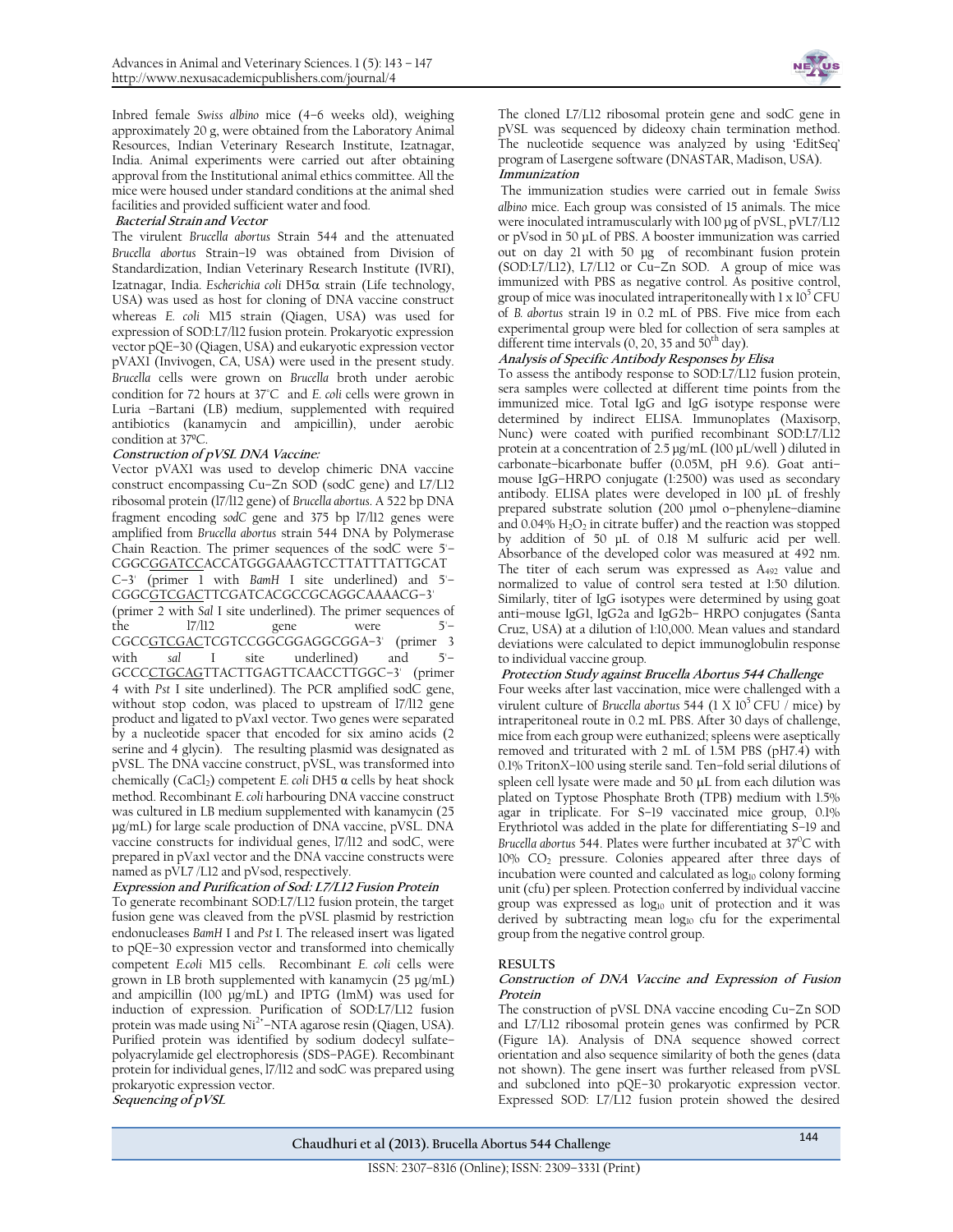

protein band on SDS–PAGE (Figure 1. To ensure antigen expression from pVSL DNA vaccine construct in a eukaryotic system, Vero cells were transfected (TransFast transfection



ragent, Promega, USA) and further immunofluorescence was detected by using SOD:L7/L12 specific antiserum (data not shown).





**Figure 2:** Analysis of serum antibody titer (total IgG) in mice immunized with various antigens. Sera (1:100) obtained from various experimental groups at different interval of time were assayed individually by ELISA. The level of IgG was expressed as absorbance (OD492nm) of the colored complex developed in the immunosorbent assay.

> **Table 1:** Level of protection against *Brucella abortus* 544 infection conferred by various vaccine antigens in mice on day 30 post challenge

 $04$ 0.35  $0.3$ 0.25 0D492nm pVSL  $0.2$ pVsodC  $0.15$  $pVL7/L12$  $0.1$ **PBS**  $0.05$  $\boldsymbol{0}$ lgG1 IgG2a IgG2b lgG3 IgG isotypes

**Figure 3**: Analysis of IgG isotype response in mice immunized with various antigens. Sera (1:100) obtained from various experimental groups on day 50 were assayed by ELISA. The level of IgG isotypes was expressed as absorbance (OD492nm) of the colored complex developed in the immunosorbent assay. Each data represents mean ± Standard deviation from five individual mice belonging to each experimental group

| Vaccine group   | CFU/spleen           | Log <sub>10</sub> Brucella | Log <sub>10</sub> Protection |
|-----------------|----------------------|----------------------------|------------------------------|
| nVSL            | 4.7 X 10             | 3.67                       | 1 58                         |
| pVL7/L12        | $9.2 \times 10^{-7}$ | 396                        |                              |
| pVsodC          | $1.4 \times 10^4$    | 4 14                       |                              |
| S <sub>19</sub> | $9.3 \times 10^{2}$  | 296                        | 7 7 Q                        |
| <b>PRS</b>      | 1 8 Y 10             | 5 25                       |                              |

**Analysis of Immune Response in Mice Immunized with DNA Vaccines** 

In the present study we followed DNA prime–protein boost regimen for immunization of mice. Sera collected from 5 mice of

**Chaudhuri et al (2013). Brucella Abortus 544 Challenge** <sup>145</sup>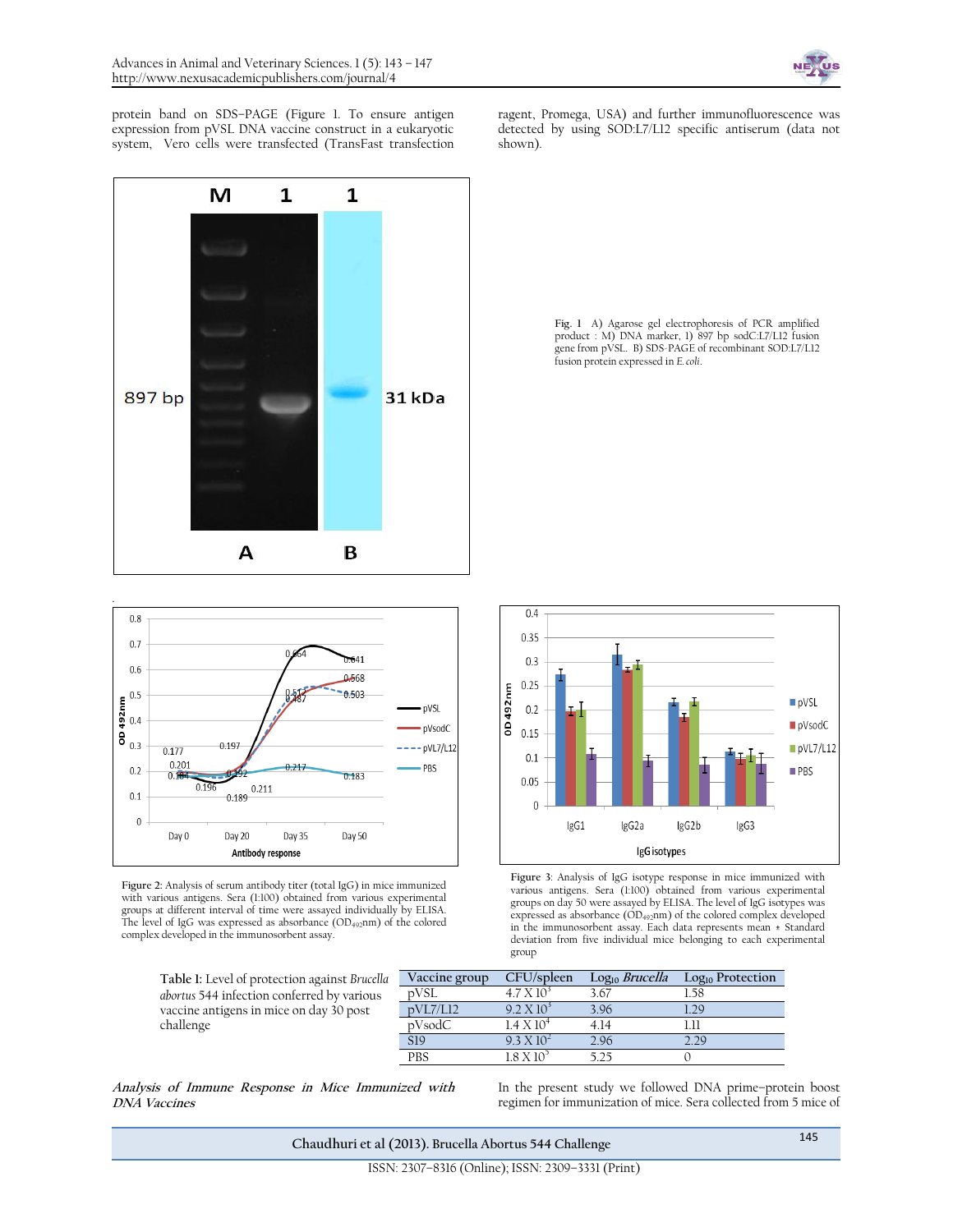individual vaccine group were analyzed by indirect ELISA (Figure 2). The detectable antibody titer was measurable on 35<sup>th</sup> day sera of pVSL group. The level of antibody titer was maintained even on day 50 post immunization (Figure 2).

Further, we analyzed the IgG isotype antibody response on day 50 post immunization. IgG2a and IgG2b titer was significantly high in the sera of mice immunized with chimeric DNA vaccine construct. Similar immune response was also observed with other groups in which mice were immunized with individual DNA vaccine (Figure 3)

#### **Protective Efficacy of DNA Vaccine in Mice**

Degree of protection conferred by individual vaccine group was assessed by calculating the  $log<sub>10</sub>$  value of bacterial load in the spleen. Immunization with pVSL resulted in a significantly higher degree of protection in comparison to pVL7/L12 or pVSOD alone (Table 1). However, the level of protection conferred by pVSL was lesser than S19 live vaccine

#### **DISCUSSIONS**

Recent trend in the development of successful vaccine candidate against various intracellular pathogens emphasizes on importance of simultaneous activation of cellular immunity along with desirable humoral counterpart. The protective immunity against brucellosis, a continuous threat to our livestock population, relies more on Th1 lymphocytes that play a prominent role in stimulation of cell–mediated immune response. The subunit vaccines have advantages as they exclude safety concerns associated with live vaccines, These subunit vaccines in the form of DNA vaccine or purified proteins elicit immune responses in animals. In order to introduce an improved vaccine against *Brucella* infection, subunit vaccines have been used but not found to be efficient enough in protecting animals from subsequent infection and disease (Singha et al., 2008; Winter and Rowe, 1988; Confer, 1987).

A number of proteins have been studied in laboratory animal model which could impart protective immunity to brucellosis (Al–Mariri A, Tibor et al., 2001; Tabatabai and Pugh,1994; Bachrach et al., 1994; Oliveira and Splitter, 1996; Vemulapalli et al., 2000). L7/L12 ribosomal protein and Cu–Zn SOD are among the immuno–dominant antigens that have shown to trigger immune system of the host with modest response (Bachrach et al., 1994; Mallick et al., 2007; Munoz– Montesino et al., 2004; Oliveira and Splitter, 1994; Singha et al., 2008; Brooks–Worrel and Splitter, 1992). To improve the efficacy of DNA vaccines, prime–boost regimen has been followed in many studies (Cassataro et al., 2007; Zhang et al., 2012). This is based on the use of DNA to prime the host immune system followed by boosting the immune system with protein antigen. Our present study is mainly focused on the possible use of two immune–dominant antigens as fusion product to be delivered as DNA vaccine as well as fusion protein. There was no detectable antibody specific to either L7/L22 or Cu–Zn SOD after primary immunization with DNA vaccine constructs. However, after booster immunization with respective protein antigen, there was considerable production of antigen specific antibodies. DNA vaccines are found poor immunogen in eliciting antigen specific humoral response. We observed that the prime–boost immunization regimen was effective to elicit both cellular and humoral immune response to *Brucella* antigens.

We have demonstrated that combined antigen when delivered as DNA vaccine followed by protein booster conferred significantly higher protective immunity to mice against virulent challenge in comparison to individual antigen. We have shown that the linkage between sodC and l7/l12 genes have synergistic effect, mounting strong immune response. In the present study we have observed that primary immunization



with DNA vaccine constructs did not elicit detectable antibody production in immunized mice. Antigen specific antibodies were produced only after booster immunization with protein antigens. Induced antibody response was characterized by high titers of SOD:L7/L12 specific IgG in pVSL vaccinated mice. Injection with individual antigen also increased the production of IgG antibodies. However, the increased level was significantly lower than combined vaccine. Similarly, S–19 vaccine group has also showed high level of IgG induction on that in turn ensured to maximum protective efficacy against infection. During generation of bivalent DNA vaccine construct, we have included a spacer sequence of six amino acids (two serine and four glycin) placed between the two genes, sodC and l7/l12. Presence of spacer sequence would facilitate both the protein antigens of fusion protein to show protein folding as independent domain.

To establish vaccine potential of chimeric DNA vaccine construct, bacterial burden in spleen of the immunized mice were enumerated. After 30 days of virulent challenge with *B. abortus* 544 strain, mice immunized with combined antigen showed considerably higher level of protection in comparison to single antigen immunized mice group. We also observed splenomegaly in certain animals challenged with *Brucella abortus* 544 infection . Animals exposed to infection without prior immunization with either DNA vaccine or S–19 vaccine showed prominent splenomegaly. Moreover, discoloration of surface, granuloma formation and superficial multiple foci, were also noted in the spleen, collected from control group of mice. In contrast, there were no macroscopic lesions observed in the DNA or S19 vaccinated mice.

Immunized animals with higher IgG2a titer showed the higher level of protection on individual level. It is important that Fc portion of IgG2a binds to the Fc receptors present on the surface of phagocytes which in turn activates a wide spectrum of antimicrobial response like release of various inflammatory mediators, cytokine synthesis, generation of reactive oxidant species (Unkeless *et al*., 1998). There was a good correlation between increased level of IgG2a and containment of the infection in the immunized animals. We do have observed that pVSL vaccinated mice conferred the greatest protection in mice that also showed higher induction of IgG2a isotype in the immunized animals. There was notable repression in the bacterial load in the pVSL and S–19 vaccinated mice. Passive transfer of *Brucella abortus* oligopolysacharides (OPS)–specific monoclonal antibody protected mice from *Brucella abortus* infection (Arya et al., 1989; Montaraz and Winter, 1986; Philips et al., 1989). Incidentally, it was found that the antibody was of IgG2a phenotype. Similarly, Elzer et al, (2002) has also detected a dominant IgG2a isotype in the infected mice. Our findings also strengthen the observation that antigen specific IgG2a isotype plays important role in eliciting protective immune response against Brucella infection.

#### **CONCLUSION**

In conclusion, the present study provides useful information in mounting a strong prophylactic measure against brucellosis by using Cu–Zn SOD and L7/L12 ribosomal protein as combined antigen. Delivery of antigen as DNA vaccine followed by boosting with protein antigen proved beneficial in eliciting protective immunity in murine model.

**Acknowledgement**: This work was supported by a research grant (BT/PR3332) from Dept. of Biotechnology (DBT), New Delhi, India. We are thankful to the Director, IVRI for providing necessary facilities

#### **REFERENCES**

**Chaudhuri et al (2013). Brucella Abortus 544 Challenge** <sup>146</sup>